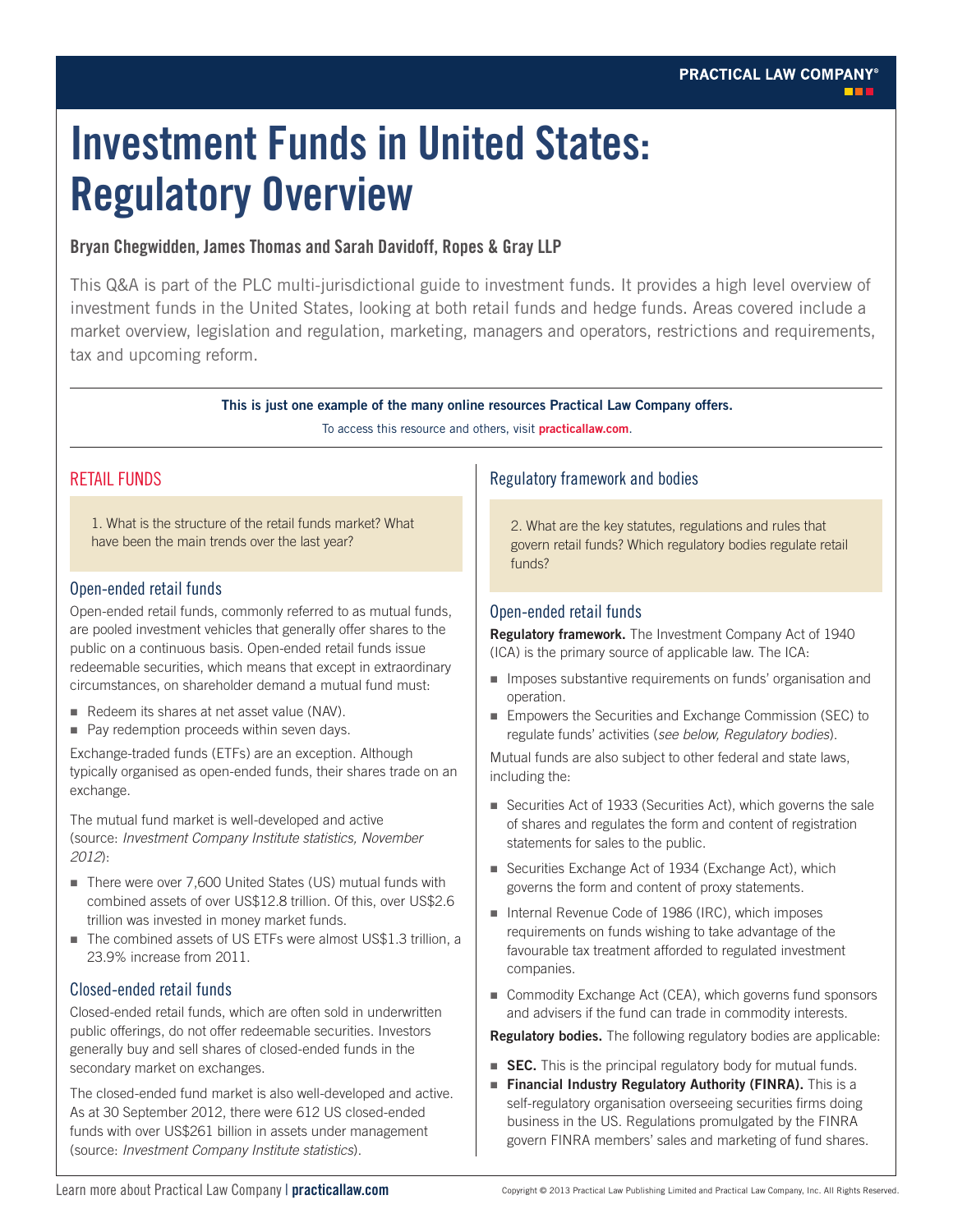**The Commodity Futures Trading Commission (CFTC).** This regulates futures, options and swaps markets in the US (and mutual funds that invest in these markets) and their advisers. Funds regulated by the SEC may also be subject regulation from the CFTC.

#### Closed-ended retail funds

**Regulatory framework.** Closed-ended funds are generally subject to the same regulatory regime as mutual funds (*see above, Openended retail funds*). Closed-ended funds with shares listed on an exchange are also subject to the exchange's rules (as are ETFs).

**Regulatory bodies.** See above, *Open-ended retail funds: Regulatory bodies*.

3. Do retail funds themselves have to be authorised or licensed?

#### Open-ended retail funds

A mutual fund must register as an investment company under the ICA and, if it offers its securities to the public, the offering must be registered under the Securities Act.

**Form N-1A and Form N-8A.** A mutual fund must file a notification of registration on Form N-8A and a registration statement on Form N-1A. Form N-1A requires disclosure regarding, among other things:

- The fund's investment objective(s), strategies and related risks.
- Fees and annual fund operating expenses.
- **Performance information.**
- The fund's adviser(s).
- How to purchase shares.

**SEC review.** As part of the registration process, the SEC staff typically reviews and provides comments on a fund's registration statement. Responses to these comments can be incorporated into one or more pre-effective amendments (amendments made before the fund offers shares to the public). Once the SEC staff is satisfied with the form and content of the registration statement, the SEC will either:

- Declare the registration statement to be effective.
- Allow the fund to file an amendment that becomes effective in due course.

Mutual funds can only offer their securities to the public under an effective registration statement.

**Registration statement updates.** A mutual fund must annually update its registration statement by filing a post-effective amendment on Form N-1A. This updates performance, fee and expense information, as well as any other outdated information. Additionally, most states require mutual funds to make annual notice filings and to pay fees if the fund's shares are sold in that state.

**Fees.** A mutual fund does not pay any upfront fees to the SEC for filing or amending its registration statement, but typically pays fees annually after the fund's financial year-end. Fees are based on the value of shares sold.

**Non-US funds.** It is difficult and uncommon for a fund organised outside the US to register as a mutual fund. The ICA prohibits a foreign fund from offering shares in the US except under an exemptive order. The SEC (in special circumstances or arrangements) can grant an exemptive order, provided that:

- It is both legally and practically feasible to enforce effectively the provisions of the ICA against the foreign fund.
- The issuance of the order is otherwise consistent with the public interest and the protection of investors.

The SEC has issued exemptive rules that make it easier for Canadian funds to register under the ICA, subject to conditions. Foreign funds offered in the US may have unfavourable tax consequences for US investors.

**CFTC registration.** A mutual fund adviser investing in futures, options on commodities or futures, or swaps may be a commodity pool operator (CPO) under the CEA. Previously, many mutual funds relied on an exclusion from the definition of a commodity pool and were therefore exempt from regulation. However, from 31 December 2012, the CFTC has narrowed the scope of this exclusion. Therefore, if a mutual fund is a commodity pool and does not meet certain *de minimis* trading and marketing thresholds, the mutual fund's investment adviser must register with the CFTC (*see Question 14*).

#### Closed-ended retail funds

The registration process for closed-ended funds is generally the same as for mutual funds, except that a closed-ended fund:

- Files its registration statement on Form N-2.
- $\blacksquare$  Is exempt from the requirement to update its registration statement annually if it includes certain information in its annual shareholder reports.
- Must pay upfront filing fees based on the amount of the offering.

FINRA typically must review in advance and raise no objections to the underwriting compensation and related arrangements for the distribution of closed-ended funds' shares. Closed-ended funds that list their shares on an exchange are also subject to the exchanges' registration requirements.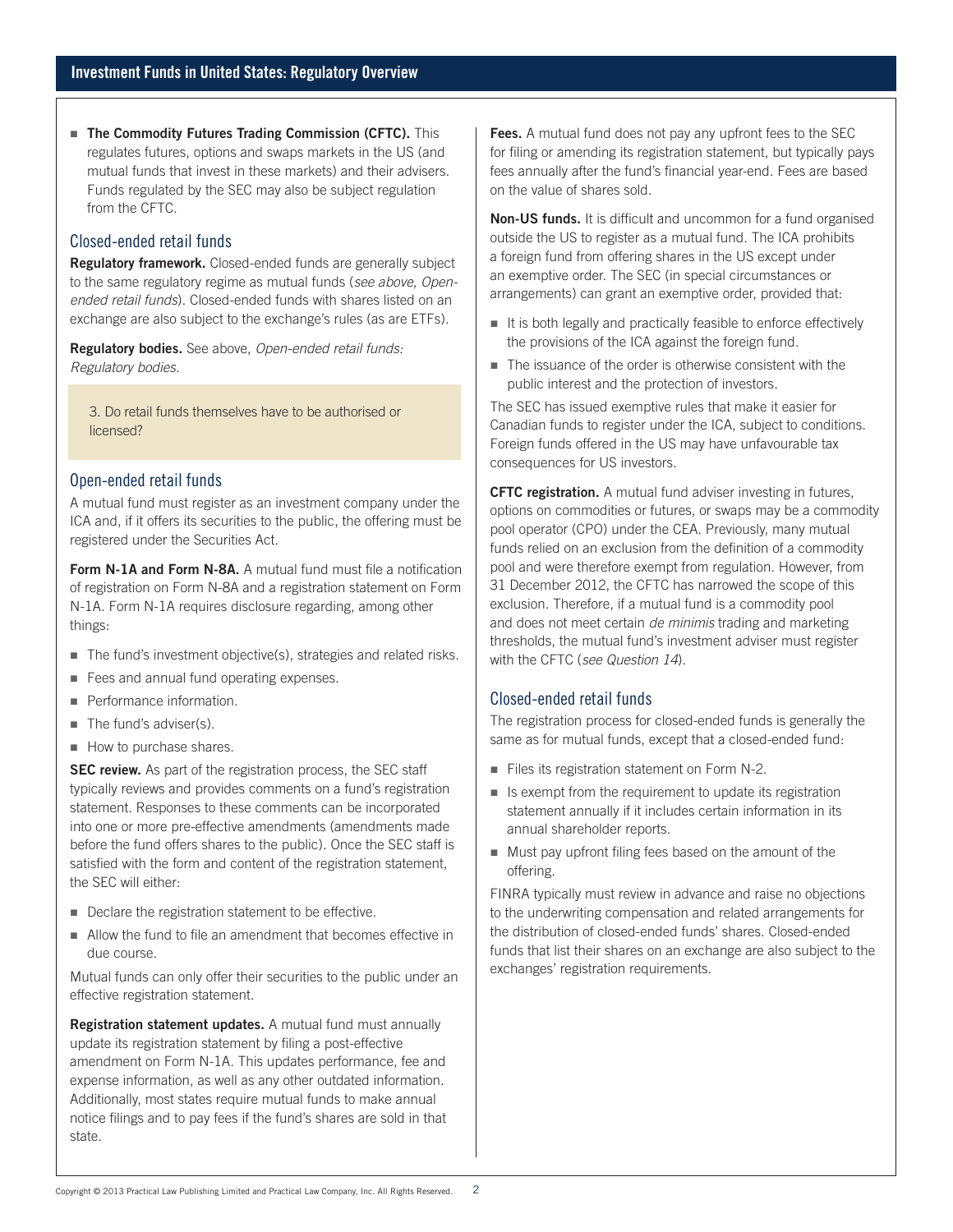# **Marketing**

4. Who can market retail funds?

#### Open-ended retail funds

Mutual funds typically offer their shares to the public through a distributor registered with the SEC as a broker-dealer under the Exchange Act. Distributors are also members of FINRA and subject to FINRA's rules and regulations. The distributor purchases shares from the fund and then sells the shares to the public directly or indirectly through financial intermediaries.

The ICA limits the use of fund assets to pay for the distribution of its shares. Generally, a fund cannot use fund assets to finance distribution unless the fund has adopted a written plan under Rule 12b-1 of the ICA. In 2010, the SEC proposed significant changes to Rule 12b-1, but the timing of their enactment remains uncertain. Due to the difficulties in registering a foreign fund with the SEC (*see Question 3*), foreign funds are limited to making a private placement in the US.

# Closed-ended retail funds

Closed-ended funds typically offer shares through a broker-dealer in a single underwritten public offering. After the public offering, the shares of most closed-ended funds are traded on exchanges. (The shares of most ETFs are also traded on exchanges.) As is the case for open-ended funds (*see above,Open-ended retail funds*), foreign funds are limited to making a private placement in the US.

5. To whom can retail funds be marketed?

#### Open-ended retail funds

Generally, mutual funds that have registered a public offering of their shares can offer and sell their shares to any investor. However, mutual funds can restrict sales to certain investors, for example to comply with or to avoid the application of certain antimoney laundering laws.

Mutual funds can also adopt policies, such as frequent trading policies, that can result in sales restrictions on certain investors. Additionally, broker-dealers selling the fund's shares can be subject to FINRA requirements regarding the suitability of the fund's shares for a particular investor.

Mutual funds that have not registered a public offering of their shares (including foreign funds, see *Question 3*) may be offered to US persons under a private placement exemption under the Securities Act (*see Question 18*).

### Closed-ended retail funds

See above, *Open-ended retail funds*.

#### Managers and operators

6. What are the key requirements that apply to managers or operators of retail funds?

#### Open-ended retail funds

Mutual fund advisers, including foreign advisers, are subject to the Investment Advisers Act of 1940 (Advisers Act) and the ICA. Among other things, these Acts require a mutual fund adviser to:

- Register as an investment adviser with the SEC.
- Adopt written compliance policies and procedures.
- Act in the best interests of its clients.
- File periodic reports with the SEC and maintain certain records.
- Seek the best execution for portfolio transactions.
- Obtain board and shareholder approval of advisory contacts with the fund.

Advisers of mutual funds (including foreign advisers) are subject to the CEA. Depending on the investment programs of the mutual funds, advisors of mutual funds may be required to register as a CPO or commodity trading adviser with the CFTC (*see Questions 3 and 14*).

#### Closed-ended retail funds

See above, *Open-ended retail funds*.

#### Assets portfolio

7. Who holds the portfolio of assets? What regulations are in place for its protection?

#### Open-ended retail funds

A mutual fund must place and maintain its assets with a qualified custodian (*ICA*), typically either a:

- US bank meeting certain capital requirements.
- **Broker-dealer.**

If certain conditions are met, the fund can act as its own custodian. Rules under the ICA also permit the use of:

- Securities depositaries.
- **Futures commission merchants.**
- **Commodity clearing organisations.**
- For foreign assets:
	- government-regulated foreign banks;
	- subsidiaries of US banks or bank holding companies;
	- foreign securities depositaries.

#### Closed-ended retail funds

See above, *Open-ended retail funds*.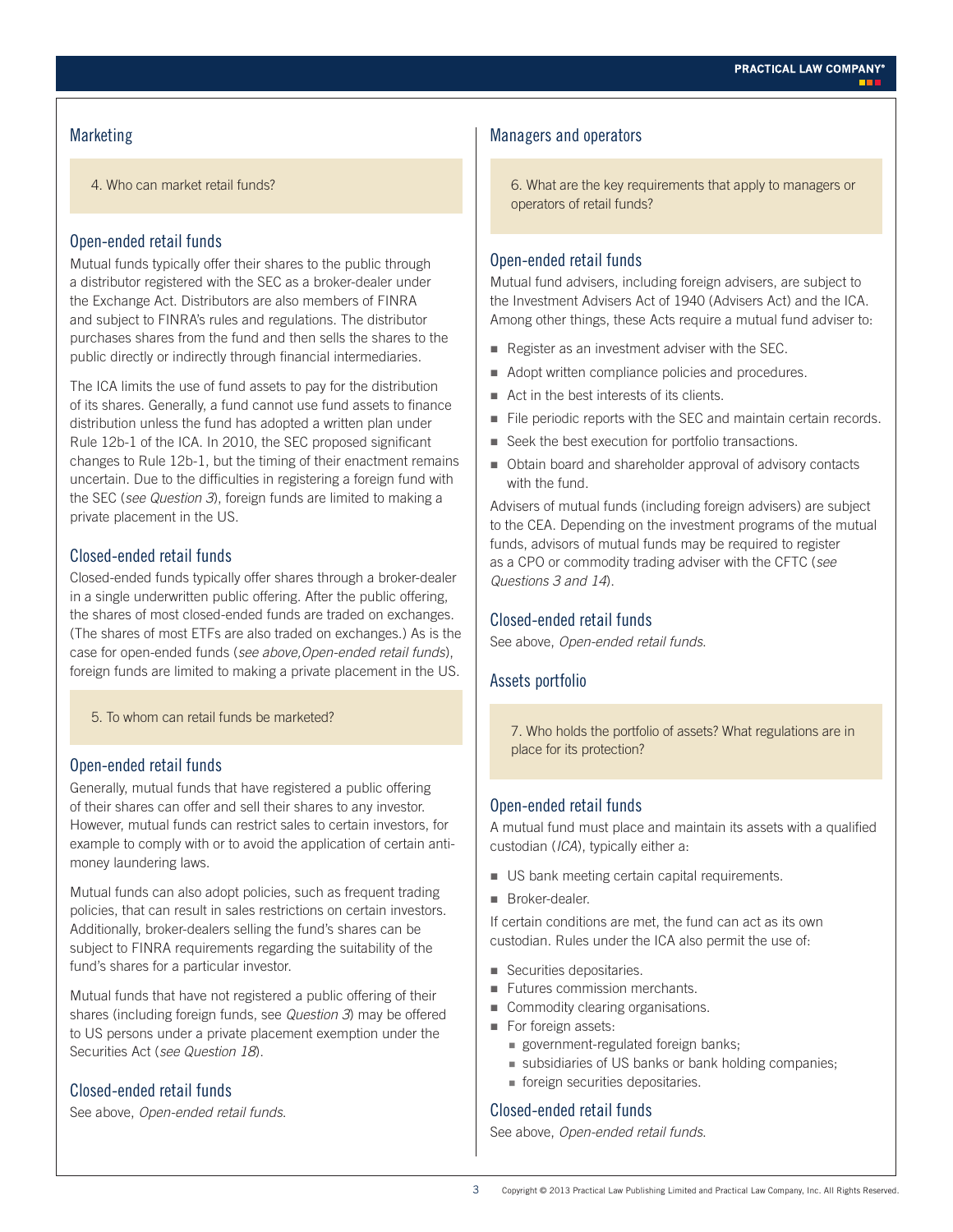### Legal fund vehicles

8. What are the main legal vehicles used to set up a retail fund and what are the key advantages and disadvantages of using these structures?

#### Open-ended retail funds

**Legal vehicles***.* A mutual fund or ETF can be organised as:

- A business or statutory trust.
- A corporation.
- A limited partnership.
- A limited liability company (LLC).
- Another entity under the laws of any US state.

Participants' interests in a fund are commonly referred to as shares. A mutual fund can offer multiple classes of shares, subject to different expenses and offering different services, such as different shareholder servicing or distribution arrangements.

**Advantages.** In practice, most mutual funds are set up as one of the following:

- **Massachusetts business trusts.**
- Delaware statutory trusts.
- **Maryland corporations.**

These forms of organisation are attractive to fund sponsors because they:

- **Offer significant governance flexibility.**
- Do not require annual shareholder meetings.

Liability and indemnification issues can also influence the fund sponsor's choice of vehicle.

**Disadvantages.** There are no material disadvantages to the use of these forms of organisation.

#### Closed-ended retail funds

**Legal vehicles.** Closed-ended funds are typically organised in the same manner as open-ended funds (*see above, Openended retail funds: Legal vehicles*). Unlike open-ended funds, closed-ended funds can issue preferred stock, subject to certain conditions.

**Advantages.** The same advantages apply as for open-ended funds (*see above, Open-ended retail funds: Advantages*).

**Disadvantages.** See above, *Open-ended retail funds: Disadvantages*.

# Investment and borrowing restrictions

9. What are the investment and borrowing restrictions on retail funds?

#### Open-ended retail funds

Mutual funds are subject to many restrictions on investments under the ICA, including:

- Limitations on the maximum investment in a single issuer for diversified funds:
	- in relation to 75% of its assets, a diversified fund cannot invest more than 5% of those assets in a single issuer and cannot acquire more than 10% of the outstanding voting securities of a single issuer;
	- the remaining 25% of the diversified fund's assets are not subject to this limitation and can be invested in a single issuer.

These limitations do not apply to US government securities and securities of other investment companies.

- Restrictions on transactions with affiliates.
- Limitations on investments in other investment companies, securities-related businesses and illiquid securities.

Money market funds have additional restrictions on portfolio quality, diversification, maturity and liquidity.

A fund must also disclose in its registration statement its investment policy in relation to certain matters, such as the purchase and sale of real estate and commodities. These investment policies cannot be changed without shareholder approval.

A mutual fund is limited in its ability to borrow money. A mutual fund cannot issue senior securities, which the ICA defines as any:

- Bond, debenture, note or similar obligation constituting a security and evidencing indebtedness (although bank borrowings are permitted as described below).
- Stock of a class having priority over any other class as to distribution of assets or payment of dividends.

A mutual fund can borrow money from a bank, but must maintain certain asset coverage in relation to these borrowings. The SEC is of the view that certain trading practices and derivative instruments must be covered either by asset segregation or offsetting transactions.

#### Closed-ended retail funds

Closed-ended funds are generally subject to the same restrictions as mutual funds. However, a closed-ended fund can issue a senior debt security and a senior equity security, subject to asset coverage requirements.

10. Can the manager or operator place any restrictions on the issue and redemption of interests in retail funds?

#### Open-ended retail funds

A manager/operator can place restrictions on the issue of interests in retail funds. For example, a fund can: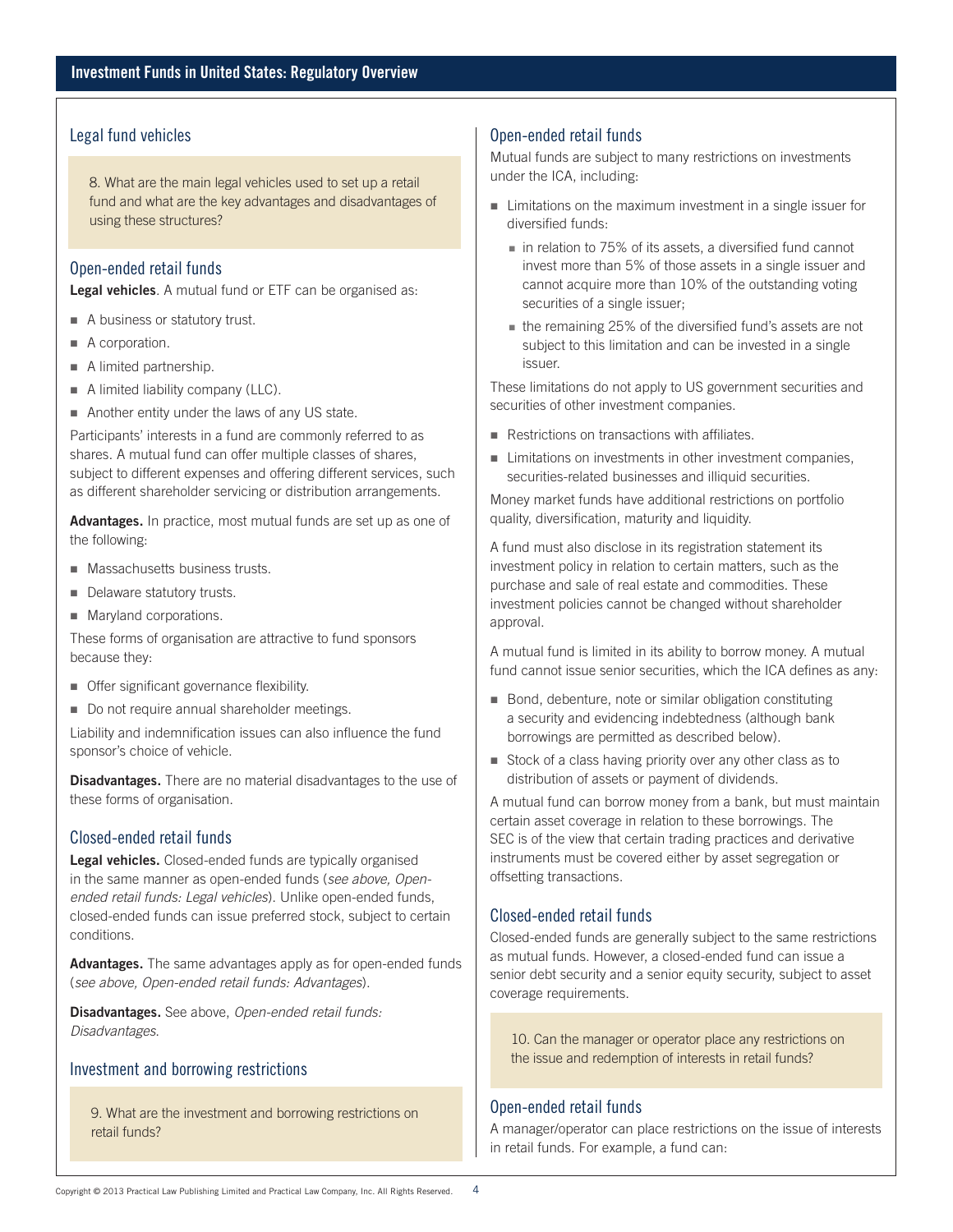- Close (or close a share class) to new purchasers.
- **Establish minimum investment amounts.**
- **IMPOSE front-end, level or deferred sales charges.**
- **EXECT** Limit the distribution channels through which shares are sold.
- **EXECUTE:** Limit the ability of frequent traders to purchase shares or otherwise limit the number of exchanges an investor can make within a specified period.

A mutual fund cannot suspend redemptions except under unusual circumstances (such as when the New York Stock Exchange is unexpectedly closed or trading is restricted, or the SEC has declared an emergency). However, it can impose a redemption fee of up to 2%.

# Closed-ended retail funds

Closed-ended fund shares are not redeemable at the shareholder's option. However, a closed-ended fund can:

- **IMPOSE A sales charge on its initial sale of shares.**
- Repurchase its shares, including at a price other than NAV.

11. Are there any restrictions on the rights of participants in retail funds to transfer or assign their interests to third parties?

#### Open-ended retail funds

There are no statutory restrictions on mutual fund investors' rights to transfer or assign their rights to third parties. However, most investors seeking to dispose of their shares either:

- Redeem them.
- In the case of ETFs, sell them on an exchange.

# Closed-ended retail funds

There are no statutory restrictions on closed-ended fund investors' rights to transfer or assign their rights to third parties. However, most investors seeking to dispose of their shares sell them on an exchange.

#### Reporting requirements

12. What are the general periodic reporting requirements for retail funds?

#### Open-ended retail funds

**Investors.** Mutual funds must deliver the following reports to investors:

- A prospectus or summary prospectus.
- Supplements to the fund's prospectus.
- Annual and semi-annual reports.
- Annual privacy notices.

■ Certain tax information.

**Regulators.** Mutual funds must file the following reports, among others, with the SEC:

- Annual updates to the fund's registration statement on Form N-1A.
- Supplements to the fund's prospectus.
- Annual and semi-annual reports on Form N-CSR, containing the fund's financial statements and certified by the fund's CEO and CFO.
- Semi-annual reports on Form N-SAR, containing certain regulatory information.
- Quarterly reports on Form N-Q, containing portfolio holdings information and certified by the fund's CEO and CFO.
- Annual reports on Form N-PX regarding the fund's proxy voting record.
- $\blacksquare$  In relation to money market funds, Form N-MFP, containing information regarding a money market fund's portfolio holdings.

Mutual funds can be required to make periodic filings with state securities regulators.

#### Closed-ended retail funds

**Investors.** Closed-ended funds must deliver the same periodic reports to investors as mutual funds (*see above, Open-ended retail funds: Investors*). A closed-ended fund's annual report typically includes the information that otherwise would be required in an updated Form N-2.

**Regulators.** Closed-ended funds must file the same periodic reports with the SEC as mutual funds (*see above, Open-ended retail funds: Regulators*). A closed-ended fund's annual report on Form N-CSR typically includes the information that otherwise would be required in an updated Form N-2.

#### Tax treatment

13. What is the tax treatment for retail funds?

#### Open-ended retail funds

**Funds.** Funds typically seek to qualify as regulated investment companies under the IRC. A regulated investment company is not subject to federal income tax at the fund level on income and gains from investments that are distributed in a timely manner to investors, provided the regulated investment company satisfies certain ongoing qualification tests under the IRC.

**Resident investors.** Generally, for federal income tax purposes, a fund's distribution of investment income and net short-term capital gains (that is, the excess of net short-term capital gains over net long-term capital losses) is taxable to resident investors as ordinary income. Distributions of net capital gain (that is, the excess of net long-term capital gains over net short-term capital losses) that are properly reported by the fund as capital gain dividends are taxable to resident investors as long-term capital gains.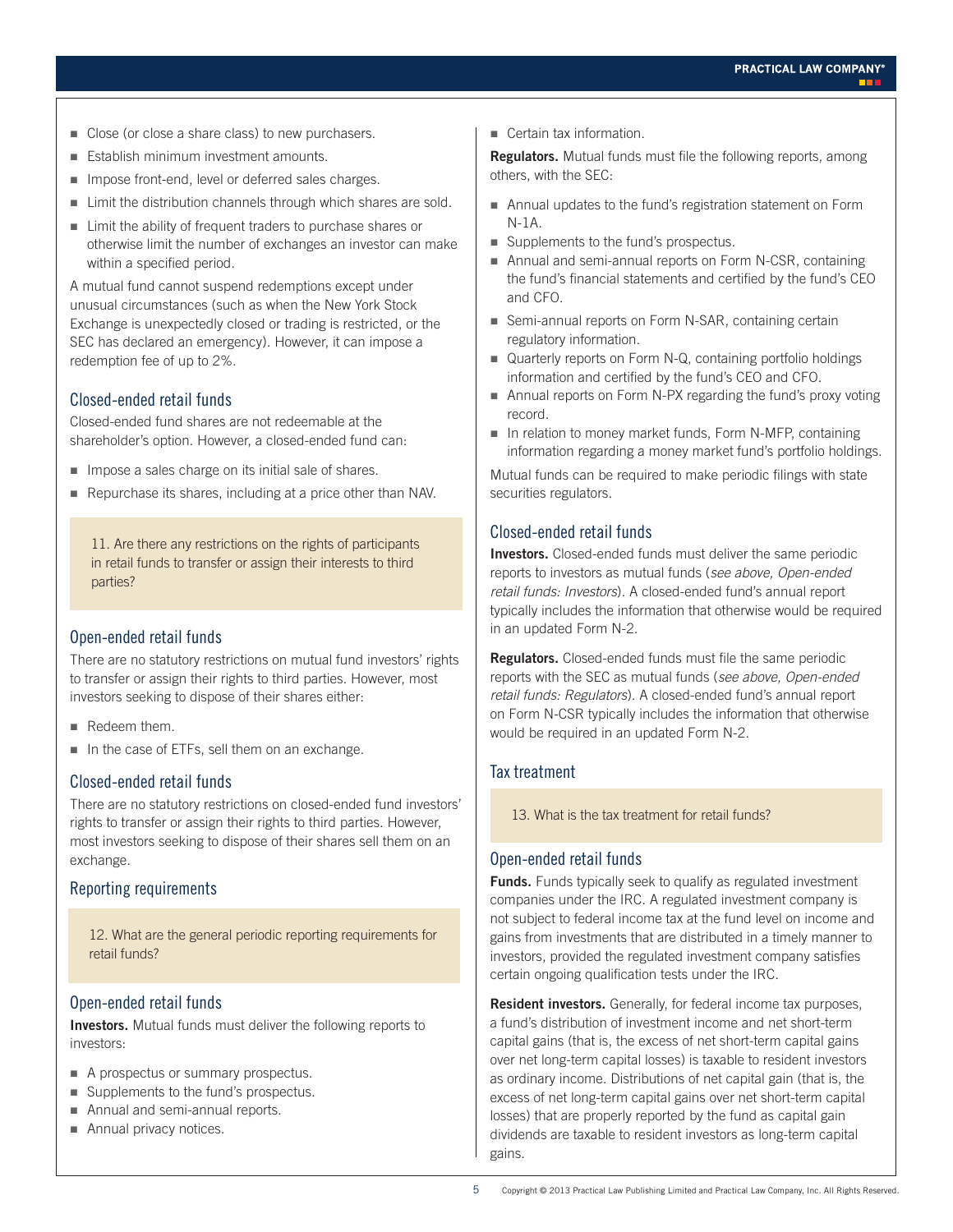Distributions of investment income reported by the fund as being derived from qualified dividend income are taxable to resident investors at the rates applicable to long-term capital gains, provided certain holding period and other requirements are met at both the fund and investor level. Resident investors can also be subject to state and local taxes on any of these distributions. Any gain resulting from an exchange or redemption of fund shares is generally subject to tax as a long-term or short-term capital gain, depending on the period of time the investor held the shares.

Top marginal federal income tax rates for individuals are currently:

- 39.6% for ordinary income and short-term capital gains.
- 20% for long-term capital gains.

In addition, from 1 January 2013, a 3.8% Medicare contribution tax is imposed on the net investment income of certain resident individuals whose income exceeds certain thresholds, and certain trusts and estates under similar rules. Net investment income generally includes:

- Dividends paid by a fund.
- Any net gain resulting from an exchange or redemption of fund shares.

**Non-resident investors.** In general, dividends (other than capital gain and exempt-interest dividends) paid to an investor that is not a US person within the meaning of the IRC (non-US investor) are subject to withholding of US federal income tax at a rate of 30% (or any lower applicable treaty rate). Under a special IRC exemption, distributions paid to a non-US investor of US source interest income or net short-term capital gains generally are exempt from withholding, provided the fund reports them as such to investors. This special exemption will expire for taxable years of a fund beginning after 31 December 2013, unless the US Congress extends the effective date, as it has done in the past. Generally, non-US investors are not subject to US federal income tax on gains realised on the exchange or redemption of fund shares.

From 1 January 2014, a separate 30% withholding tax will be payable on distributions by a fund to certain investors that fail to comply with the Foreign Account Tax Compliance Act (FATCA) (*see Question 14*).

#### Closed-ended retail funds

**Funds.** See above, *Open-ended retail funds*. **Resident investors.** See above, *Open-ended retail funds*. **Non-resident investors.** See above, *Open-ended retail funds*.

#### Reform

14. What proposals (if any) are there for the reform of retail fund regulation?

Recent legal changes potentially affecting retail funds include:

■ The adoption by the US Congress of a set of rules under FATCA. Under FATCA, a separate 30% withholding tax on certain payments of US source income and gross proceeds will be phased in from 1 January 2014.

Under certain circumstances, resident and non-resident investors will be subject to this tax if they (or any non-US banks or other non-US financial intermediaries through which they own their shares) fail to comply with FATCA (or an applicable intergovernmental agreement), or otherwise fail to provide a fund with appropriate certifications or other documentation concerning their FATCA status, in relation to:

- dividends paid by a fund; or
- gross proceeds recognised on the disposition of fund shares.
- The adoption of amendments narrowing the exclusion from the definition of CPOs. Funds investing in the futures, options and swaps markets that do not meet certain *de minimis* trading and marketing thresholds may be regulated as commodity pools, in which case their investment advisers must register as CPOs and/or commodity trading advisers (CTAs). In addition, funds that do not meet the applicable thresholds are subject to other CFTC requirements (such as disclosure, recordkeeping and reporting requirements).

The CFTC's requirements are currently not consistent with the SEC's requirements and the industry is awaiting "harmonisation provisions" to make these provisions consistent (funds are not required to comply with the CFTC's requirements until these are harmonised with the SEC's requirements).

- The adoption of amendments to the rules governing money market funds, which are meant to reduce the risks associated with a money market fund's portfolio. In addition, there is a continuing discussion regarding whether to impose floating NAVs or capital buffers for money market funds.
- The SEC has issued a concept release (an SEC-approved document that poses ideas to the public to solicit their views) on the use of derivatives by investment companies, indicating interest in reconsidering the application of the ICA to funds' use of derivatives.
- The proposal of a new rule and related amendments to replace Rule 12b-1 under the ICA, which would limit cumulative sales charges paid by an investor.
- The Supreme Court's ruling in *Jones v Harris Associates LP (130 S.Ct. 1418 (U.S. 2010))*, which established the standard governing claims of excessive fees under the ICA.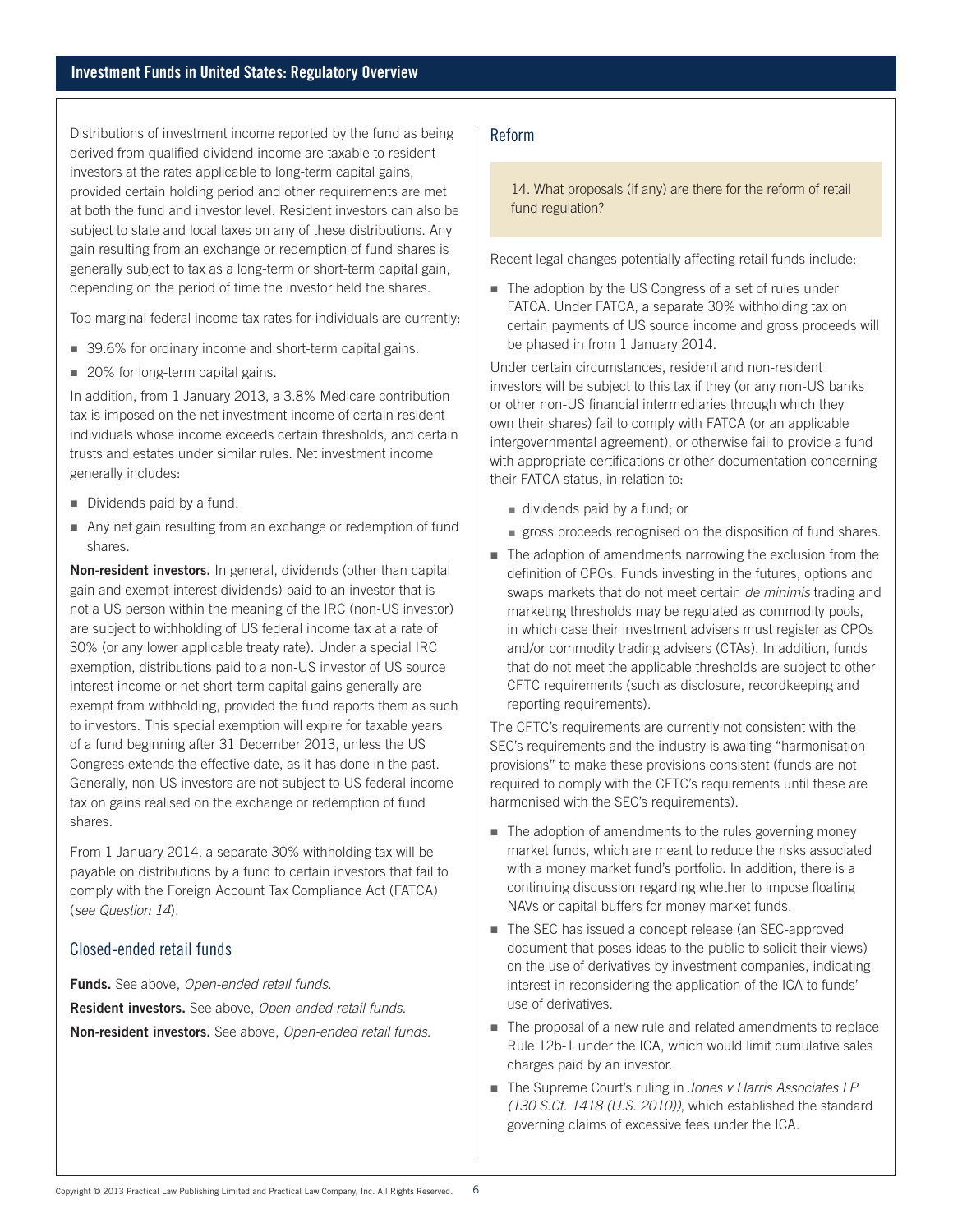# HEDGE FUNDS

15. What is the structure of the hedge funds market? What have been the main trends over the last year?

The US hedge fund market is well developed and actively populated by many managers, funds and high net-worth and institutional investors. US hedge fund managers also manage significant assets of non-US investors. As of 30 September 2012, total industry assets reached an estimated US\$2.19 trillion (source: *Hedge Fund Research*).

Hedge funds generally experienced solid performance in 2012. The return of the AR Composite Index, a broad measure of hedge fund performance maintained by industry magazine *AR*, was estimated to be 6.48% for the 2012 calendar year.

# Regulatory framework and bodies

16. What are the key statutes and regulations that govern hedge funds in your jurisdiction? Which regulatory bodies regulate hedge funds?

# Regulatory framework

The Advisers Act is the primary source of law applicable to hedge fund managers. The Advisers Act imposes substantive requirements on advisers and empowers the SEC to regulate advisers' activities. In addition to the statutes described in *Question 2*, hedge funds and their managers are subject to other federal and state laws, including the:

- **Employee Retirement Income Security Act 1974, which** governs the management of pension money.
- CEA, which regulates hedge fund managers if the fund invests in futures, options and/or swaps.
- Dodd-Frank Wall Street Reform and Consumer Protection Act (Dodd-Frank), which, among other things:
	- substantially alters the registration and reporting schemes under the Advisers Act;
	- places new restrictions on banks; and
	- imposes new requirements on over-the-counter (OTC) derivatives markets and transactions.

#### See also *Question 26*.

Hedge funds are typically eligible for an exemption from certain federal securities laws, including the ICA and Securities Act (*see Question 19*).

#### Regulatory bodies

17. How are hedge funds regulated (if at all) to ensure compliance with general international standards of good practice?

The SEC regulates the activity of advisers to funds (*see above, Regulatory framework*). Also, the CFTC regulates advisers and operators of funds that invest in commodities, futures and certain OTC derivatives.

#### Risk

Several federal regulators, including the Financial Stability Oversight Council, the Federal Reserve Board of Governors, the CFTC and the SEC, monitor systemic risk of financial institutions including hedge funds (*Dodd-Frank*). Fund offering documents typically list risk factors related to an investment in the fund.

#### Valuation and pricing

The SEC emphasises valuation and pricing. Funds generally value securities in accordance with US generally accepted accounting principles (GAAP).

# Systems and controls

All registered advisers must adopt and implement written policies and procedures reasonably designed to prevent violations of the Advisers Act and its rules (*Advisers Act*).

#### Insider dealing and market abuse

Hedge fund managers must not engage in market manipulation and insider trading (*Securities Act, Exchange Act* and *Dodd-Frank*). Registered advisers must adopt and implement written policies and procedures designed to prevent insider trading.

#### **Transparency**

Limited reporting of public securities holdings is required (*see Question 22*). In addition, the SEC can require additional reporting, including rules for the assessment of systemic risk (*Dodd-Frank*) (*see below, Short selling*).

#### Money laundering

Most hedge fund managers maintain some sort of anti-money laundering programme, although they are not required to do so.

In addition, the anti-fraud rules of the Advisers Act apply to all US advisers, regardless of registration status (*see Question 22*).

# Short selling

The SEC must prescribe rules requiring monthly public disclosure of certain information relating to short sales (*Dodd-Frank*), although these rules have not yet been adopted.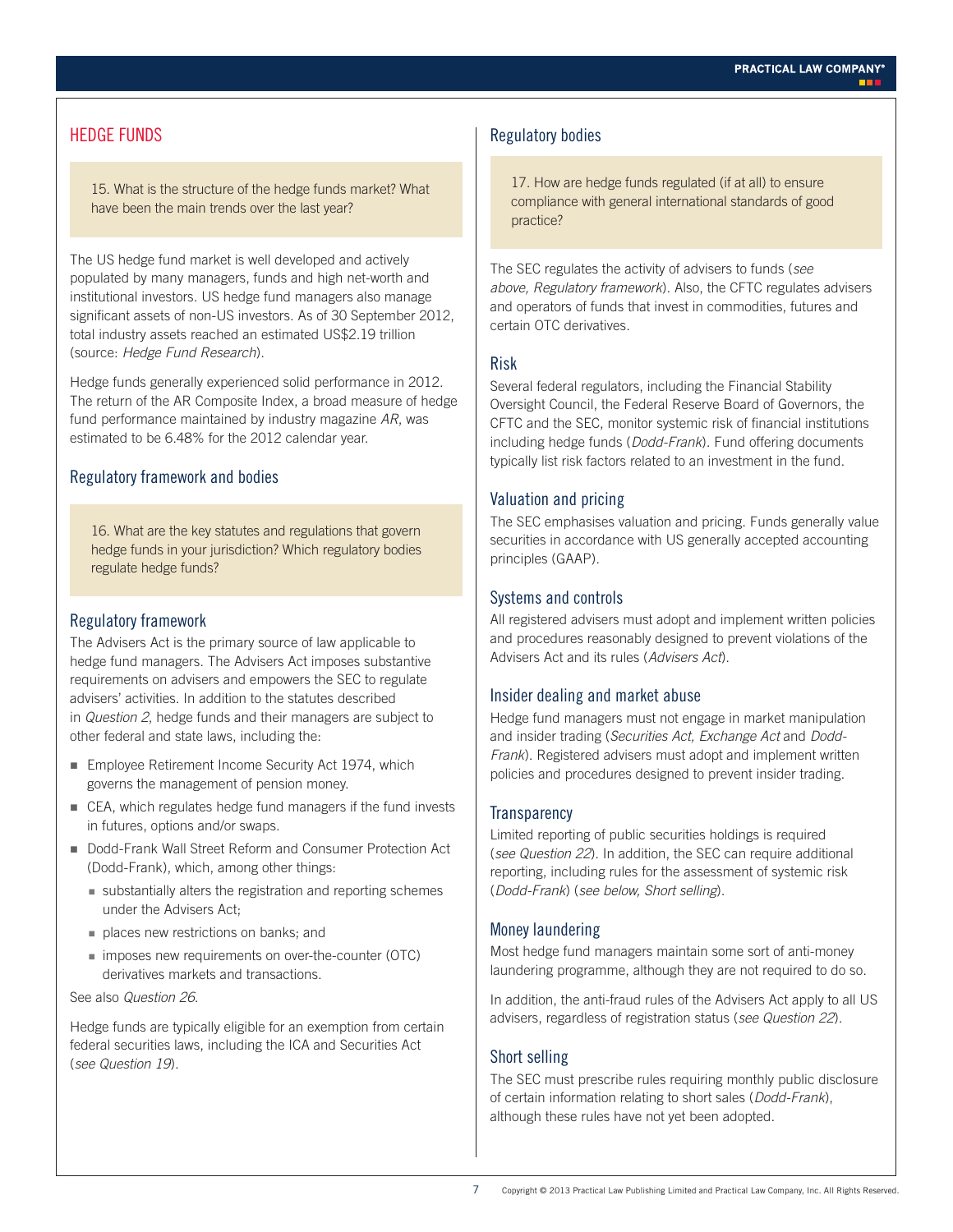Dodd-Frank prohibits "a manipulative short sale of any security". The SEC has also adopted a rule requiring stock exchanges to prevent short sales of certain stocks at a price that is lower than the current national best bid price if the price has decreased 10% or more from the closing price on the previous day.

Separately, issuer securities cannot be sold short within a restricted period before purchasing the same securities in the issuer's secondary public offering (*Rule 105, Regulation M*).

# **Marketing**

#### 18. Who can market hedge funds?

Persons who sell interests in any hedge funds must be registered as broker-dealers, subject to certain limited exemptions for issuers who market their own securities. Other jurisdictions may apply similar or different regulations with respect to marketing interests in hedge funds.

19. To whom can hedge funds be marketed?

# Regulation D of the Securities Act

Interests in hedge funds are generally offered to US persons under a private placement exemption under the Securities Act.

An offering can be exempt from registration if sales are restricted to accredited investors, generally defined as:

- Persons with a net worth of US\$1 million (with spouse) or annual income of US\$200,000 (US\$300,000 with spouse).
- Businesses and other entity investors with total assets of US\$5 million.

The value of an individual's primary residence is not included as an asset for purposes of the calculation of net worth.

The SEC has proposed rules to implement the Jumpstart Our Business Startups Act, enacted in April 2012. This Act is expected to allow hedge funds significantly more from in relation to its advertising and marketing, provided all investors are "accredited investors."

# Regulation S of the Securities Act

Interests in non-US hedge funds may be exempt from registration under the Securities Act if offers and sales are made outside the US to non-US investors, even if those offers and sales are not made in a private placement.

#### Investment Company Act

Hedge funds typically operate under one of the following exemptions from ICA registration either:

Interests are privately offered to, and held by, fewer than 100 US beneficial owners.

- $\blacksquare$  Interests are only privately offered to qualified purchasers, generally:
	- **persons with US\$5 million in investments;**
	- companies or other institutions with US\$25 million in investments;
	- persons investing solely on behalf of qualified purchasers.

# Commodity Exchange Act

Fund managers that engage in futures, options and/or swaps may be required to register as CPOs and/or CTAs with the CFTC and become members of the National Futures Association (NFA). From 31 December 2012, the CFTC narrowed the available exemptions from the CPO registration requirement, rescinding an exemption on which many fund managers previously relied. As a result, general partners or managers of hedge funds that invest more than a *de minimis* portion of their assets in futures, options on futures, and certain derivatives must register with the CFTC as a CPO. Registered CPOs must comply with various disclosure, record keeping and reporting requirements, as well as with other regulations.

# "Qualified client" rule

An SEC-registered investment adviser is generally prohibited from receiving compensation based on the performance of a client's account unless the client is a "qualified client". Hedge funds typically offer interests in hedge funds solely to such "qualified clients", defined as:

- **Persons or companies that have at least US\$1 million under** management with the adviser after making the investment.
- Persons or companies that have a net worth of more than US\$2 million prior to their investment.

The SEC's proposal to exclude the value of an individual's primary residence from the calculation of net worth is also relevant for the purposes of determining a potential investor's status as a "qualified client".

# Investment restrictions

20. Are there any restrictions on local investors investing in a hedge fund?

To avoid regulation as an investment company under the ICA and the registration requirements under the Securities Act, a fund offering interests to investors in the United States must comply with restrictions outlined in *Question 19, Regulation D of the Securities Act* and *Question 19, Investment Company Act*.

In general, a fund that is organised outside the United States must only count its US investors to determine if:

- $\blacksquare$  It has fewer than 100 beneficial owners.
- All of its investors are qualified purchasers.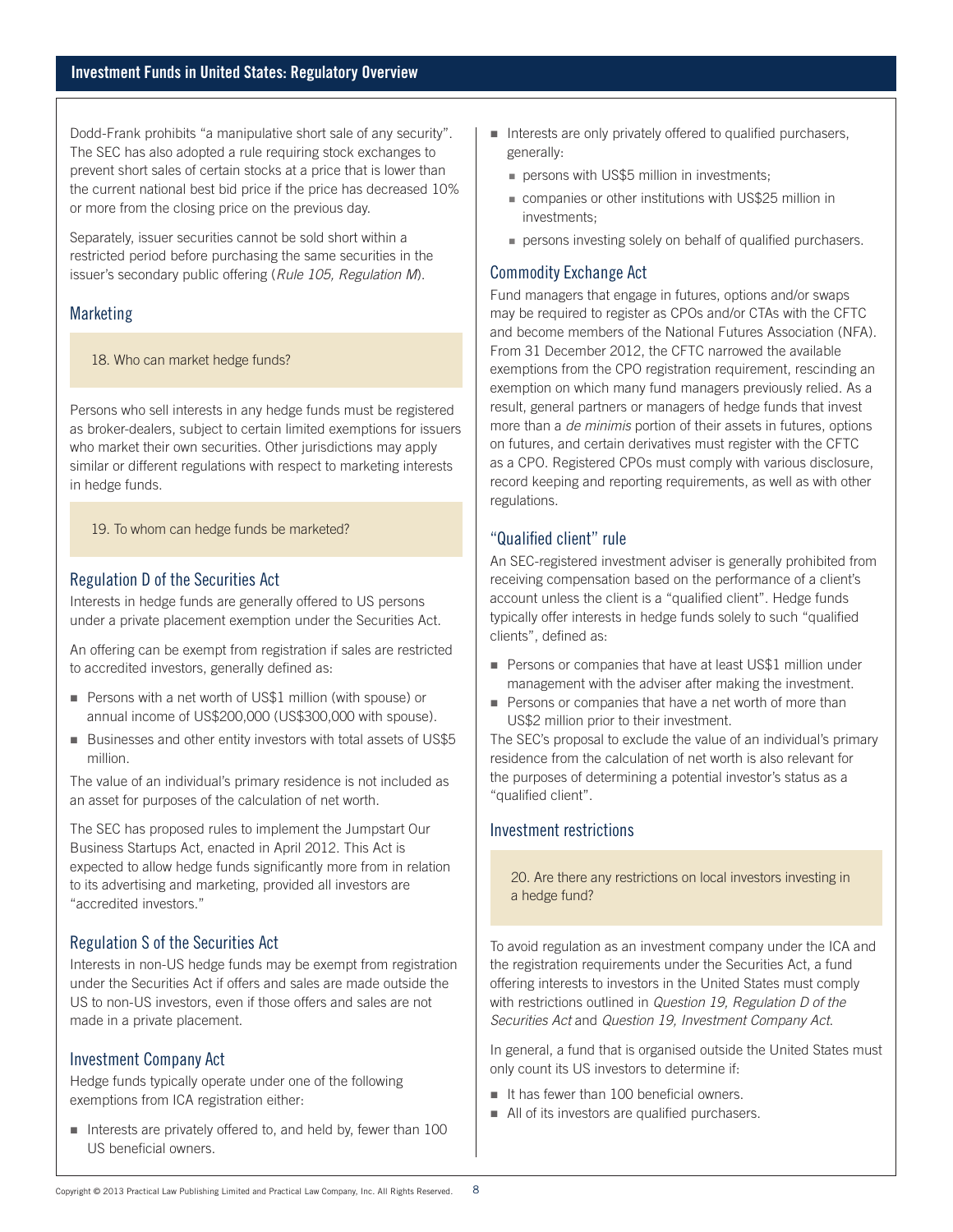# Assets portfolio

21. Who holds the portfolio of assets? What regulations are in place for its protection?

Registered advisers must engage a qualified custodian (such as a bank, registered broker-dealer or other financial institution) to hold client assets.

Managers can be exempt from all of the following requirements to:

- Deliver quarterly account statement.
- Provide notice of the qualified custodian.
- **Arrange for surprise audits.**

This exemption applies if they:

- Engage an independent public accountant to perform an annual audit. The accountant must be registered with, and subject to regular inspection by, the Public Company Account Oversight Board.
- Distribute financial statements prepared in accordance with GAAP within 120 days (or 180 days for funds of funds) of the end of the fund's fiscal year.

Additional rules apply when an affiliate acts as qualified custodian.

#### Requirements

22. What are the key disclosure or filing requirements (if any) that must be completed by the hedge fund?

Hedge funds and their advisers must make public filings, including of the following, among other things:

- **Ownership in public companies above certain specified** thresholds set out in the Exchange Act.
- Certain exchange traded equity securities, equity options/ warrants, shares of closed-ended funds and convertible debt securities (only for advisers qualifying as institutional investment managers with a discretion of over US\$100 million in those securities).
- Certain large positions.
- Form D filings to disclose initial and annual sales of fund interests in the US.
- Filings with states under Blue Sky laws.
- Filings with the Internal Revenue Service.
- Form ADV, the form used by investment advisers to register with the SEC, which requires certain disclosure about:
	- the types of services offered by an investment adviser;
	- the adviser's fee schedule;
	- disciplinary information relevant to the adviser or its employees;
- conflicts of interest;
- the educational and business background of management and key advisory personnel of the adviser.

In addition, the SEC has adopted substantial new reporting obligations with respect to hedge funds under Form PF. These obligations are as follows:

- Hedge fund advisers must file Form PF with the SEC annually.
- Advisers managing hedge funds (including certain separately managed accounts) that collectively have over US\$1.5 billion in assets under management must file this form with the SEC quarterly. Advisers managing hedge funds with between US\$150 million and US\$1.5 billion under management must file annually. Advisers with less than US\$150 million under management attributable to private funds are not required to file Form PF but are subject to less comprehensive disclosure requirements.
- Form PF will require disclosure of the following items, among other things, with respect to each hedge fund:
	- $\blacksquare$  the fund's investment strategy;
	- gross and net assets;
	- percentage of assets managed using high-frequency, computer-driver trading algorithms;
	- **largest creditors;**
	- notional value of derivatives:
	- number of equity holders;
	- percentage of the fund owned by certain types of investors; and
	- monthly and quarterly performance information.

Funds of funds are permitted to provide only a subset of the Form PF disclosure required of other private funds.

Offering memoranda, marketing materials and side letters are not required to be filed with the SEC but are subject to review by the SEC on examination.

23. What are the key requirements that apply to managers or operators of hedge funds?

All hedge fund managers are subject to Advisers Act antifraud provisions. US private fund managers with assets under management above US\$150 million generally must register with the SEC (*Dodd-Frank*) (*see Question 26*). Managers with separate account clients typically must register with the SEC if they have assets under management above US\$100 million. Registration subjects an adviser to various requirements including those relating to custody, advertising, personal trading, record keeping and proxy voting.

Advisers not subject to registration under the Advisers Act can be subject to state registration requirements. Advisers to funds engaging in futures or certain other derivatives transactions can also be subject to registration under the CEA.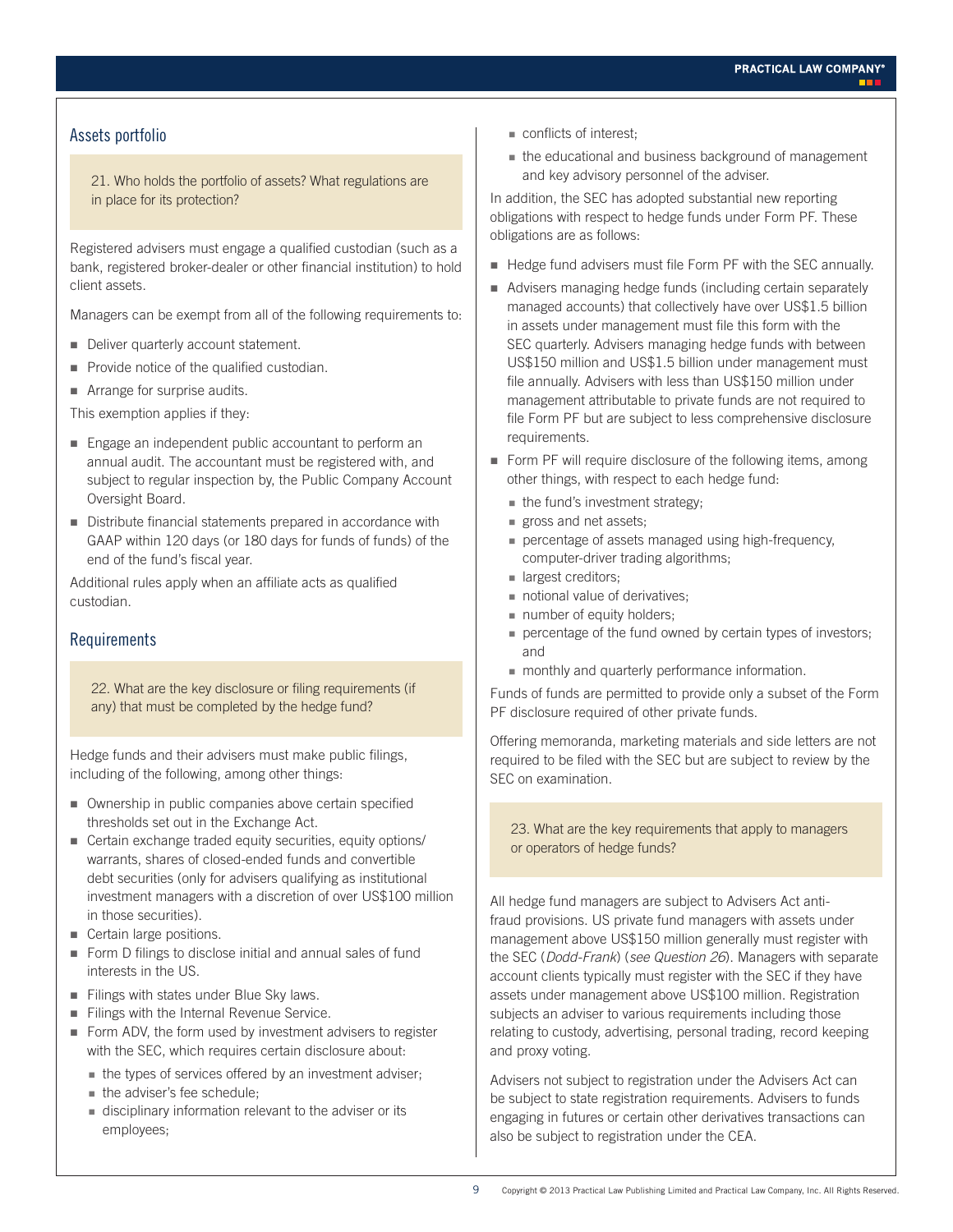Non-US advisers can manage assets of US investors. However, depending on the nature and extent of their US activities, non-US advisers can be required to register with the SEC or otherwise be subject to the Advisers Act in certain respects. Non-US advisers to hedge funds are exempt from registration under the Adviser Act if they:

- Have no place of business in the US.
- Have, in total, fewer than 15 clients and investors in the US in private funds advised by the adviser.
- Have less than US\$25 million of aggregate assets under management attributable to such clients and investors.
- Do not hold themselves out to the public in the US as an investment adviser or advise funds registered under the ICA.

#### Legal fund vehicles and structures

24. What are the main legal vehicles used to set up a hedge fund and what are the key advantages and disadvantages of using these structures?

US hedge funds are typically structured as Delaware limited partnerships or LLCs. These vehicles afford investors limited liability while providing the manager with broad authority (*Question 26*). Typically, the fund also enters into a separate management agreement with the manager. Investor interests are referred to as limited partnership interests or membership interests.

The typical structures include a master-feeder structure and a parallel fund structure.

#### Master-feeder structure

In a master-feeder structure, one or more "feeder" funds (which often include both a US entity that is treated as a partnership for US tax purposes and a non-US entity treated as a corporation for US tax purposes) invest in a "master" fund, which is typically treated as a partnership for US tax purposes.

The non-US feeder fund, taxable as a corporation, is generally organised in a tax-efficient jurisdiction, such as the Cayman Islands. US taxable investors typically invest in a US feeder fund, and non-US investors and US tax-exempt investors typically invest in the non-US feeder fund.

**Advantages.** The main advantage of a master-feeder structure is that the adviser can manage a single pool of assets.

**Disadvantages.** Because the adviser manages a single pool of assets, the master/feeder structure may not permit the adviser to tailor its management of a pool of assets to address the specific tax considerations of the offshore fund and of the investors in the onshore fund.

#### Parallel fund structure

This is where the manager manages a Delaware limited partnership or LLC, and a non-US corporation, side by side.

The non-US corporation is generally organised in a tax-efficient jurisdiction, such as the Cayman Islands.

Managers can also provide advice to investors through separately managed accounts.

**Advantages.** The main advantage of a parallel fund structure is that the manager can make different investments for the US fund and the non-US fund based on tax or other considerations.

**Disadvantages.** A parallel fund structure may be more complex to operate due to the administrative burdens associated with allocating trades between different pools of assets pursuing a similar strategy and the problems that may arise where, for example, the securities being traded are in short supply.

# Tax treatment

25. What is the tax treatment for hedge funds?

#### Funds

There is no federal entity level tax on domestic/onshore funds, so long as they are treated as partnerships and not as publicly traded partnerships for US income tax purposes (which can be taxable as corporations in certain circumstances). An offshore fund formed as a non-US corporation or partnership that is taxed as a corporation for US income tax purposes is subject to:

- Net-basis US tax and an additional branch profits tax on the fund's share of income that is, or is treated as, effectively connected with a US trade or business (ECI) conducted by the fund.
- US withholding tax on US corporate dividends and certain other US source income that is not ECI.
- From 1 January 2014, a US withholding tax on a broad range of US-source withholdable payments. This will generally not apply if the fund enters into a withholding/reporting agreement with the US Treasury.

#### Resident investors

For entities treated as a partnership, a taxable US investor reports on its own tax return its distributive share of the fund's annual taxable income or loss, regardless of whether distributions are received. The tax character of the income or loss also generally passes to the investor.

US taxable investment in offshore entities treated for US tax purposes as corporations is subject to special rules.

#### Non-resident investors

Non-US investors and US tax-exempt entities typically invest through an offshore corporation, generally to avoid:

- For non-US investors, direct US tax on ECI and the obligation to make tax filings in the US.
- For US tax-exempt entities, unrelated business taxable income.

For the relevant tax rates, see *Question 13*.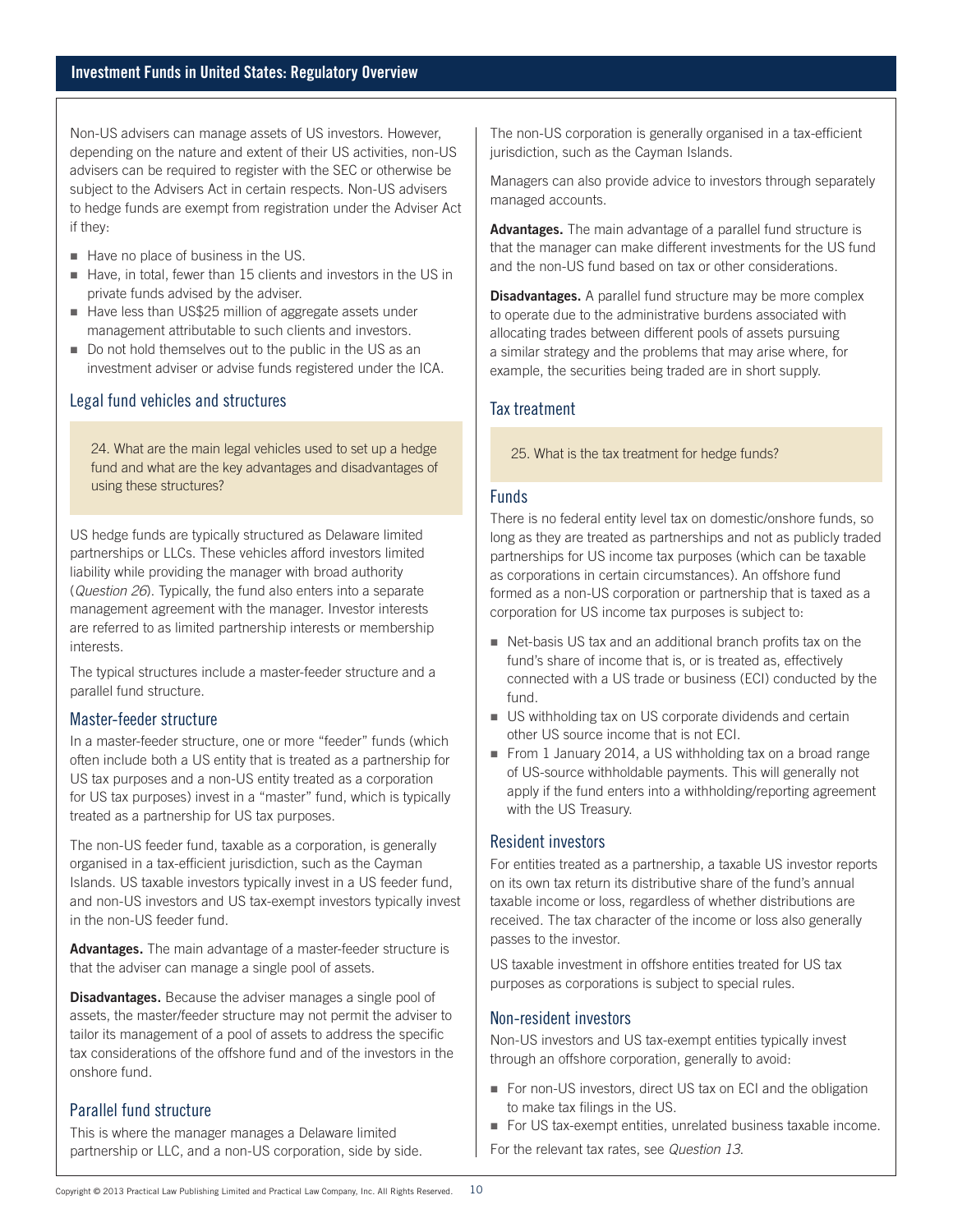#### **Restrictions**

26. Can participants redeem their interest? Are there any restrictions on the right of participants to transfer their interests to third parties?

#### Redemption of interest

Investors can usually redeem periodically (that is, monthly or quarterly) with prior notice. Redemptions can be subject to:

- Lock-up periods.
- Fees.
- Gates.
- Suspensions.
- Reserves.

#### Transfer to third parties

Transfers are typically restricted and require prior approval by the general partner or manager.

#### Reform

27. What (if any) proposals are there for the reform of hedge fund regulation?

Dodd-Frank was signed into law on 21 July 2010 for the purpose of preventing future financial crises. It effected sweeping changes to the overall US regulation of the financial services industry, including hedge funds. For example, Dodd-Frank required advisers with at least US\$150 million under management to register as investment advisers with the SEC by 30 March 2012. The SEC has informed newly-registered advisers that it intends to conduct focused examinations of their policies and practices regarding:

- **Marketing.**
- **Allocation of investment opportunities.**
- Conflicts of interest.
- Custody.
- Safekeeping of client assets and valuation.

Many other rules have been proposed under Dodd-Frank but have not yet been adopted. These rules include the Volcker Rule, which would limit the proprietary trading and private investment fund activities of US banks and their affiliates, and substantial new regulations on OTC derivatives. Many industry participants have commented on these rules. It is likely that some of these rules will be revised substantially before they are issued in final form. As a result, the full impact of these new requirements remains unclear.

# **Contributor Profiles**

### BRYAN CHEGWIDDEN, PARTNER

#### Ropes & Gray LLP



**T** +1 212 497 3636 **F** +1 646 728 1576 **E** *bryan.chegwidden@ropesgray.com* **W** *www.ropesgray.com*

**Professional qualifications.** Massachusetts, US, 1987; New York, US, 2004

**Areas of practice.** Investment funds.

**Non-professional qualifications.** JD, Yale Law School, 1987; BA Trinity College, 1984

Recent transactions

- Represented BlackRock in connection with its acquisition of Swiss Re's fund of funds business.
- Advises investment advisers, broker-dealers, and open-ended and closed-ended funds.
- Advises clients on the organisation of hedge funds, private equity funds and funds of funds (both registered and unregistered), with a particular emphasis on non-US sponsors offering products and services in the US.

**Languages.** English, French

**Professional associations/memberships.** Advisory board, Mutual Fund Directors Forum.

**Publications** 

- Co-author, Investment funds: United States, *Practical Law Investment Funds multi-jurisdictional guide*, 2012.
- Co-author, Investment funds: United States, *Practical Law Investment Funds multi-jurisdictional guide*, 2011.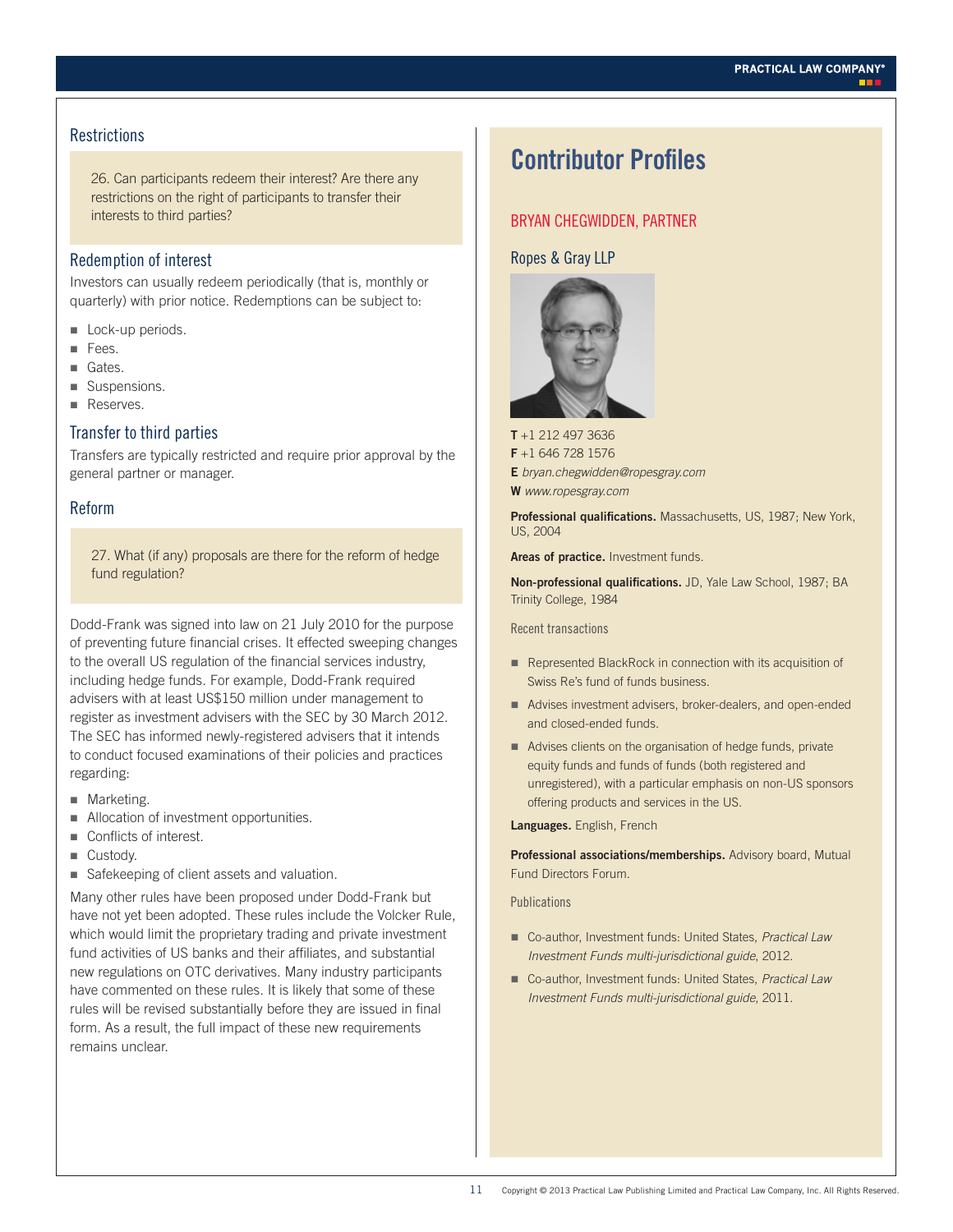#### JAMES THOMAS, PARTNER

#### Ropes & Gray LLP



**T** +1 617 951 7367 **F** +1 617 235 0483 **E** *james.thomas@ropesgray.com* **W** *www.ropesgray.com*

**Professional qualifications.** Massachusetts, US, 1997

**Areas of practice.** Investment funds and investment advisers.

**Non-professional qualifications.** JD, *magna cum laude*, Harvard Law School, 1997; AB, *summa cum laude*, Dartmouth College, 1994

#### Recent transactions

- **Focusing on regulatory and transactional matters relating to the** financial services industry.
- Ongoing representation of investment advisers, open-ended and closed-ended funds and their trustees, and hedge funds and other private investment vehicles.
- Working with clients to structure investment products with an emphasis on alternative investment strategies.
- Representing public and private companies in the financial services and other industries in a variety of matters, including debt and equity offerings, mergers and acquisitions and investment transactions.

Professional associations/memberships

- **American Bar Association.**
- Boston Bar Association, Co-chair, Investment Companies and Advisors Committee (2008-2011).

**Publications** 

- Co-author, Investment funds: United States, *Practical Law Investment Funds multi-jurisdictional guide*, 2012.
- Co-author, Investment funds: United States, *Practical Law Investment Funds multi-jurisdictional guide*, 2011.

#### SARAH DAVIDOFF, PARTNER

Ropes & Gray LLP



**T** +1 212 596 9017 **F** +1 646 728 6225 **E** *sarah.davidoff@ropesgray.com* **W** *www.ropesgray.com*

**Professional qualifications.** New York, US, 1997

**Areas of practice.** Private investment funds and investment advisers.

**Non-professional qualifications.** JD, New York University School of Law, 1996; AB, with High Distinction, University of Michigan, 1993

Recent transactions

- Advising institutional and individual managers worldwide on the most advantageous ways to form, structure and re-organise hedge funds and other private funds.
- Advising clients on matters affecting their ongoing operations, including compensation structures and related profit-sharing arrangements, and regulatory and compliance matters.
- Advising global financial services firms and global alternative investment management companies on the launch of feeder funds, institutional seed investments and managed account arrangements.

Professional associations/memberships

- Board Member, New York University Law Alumni Association, Inc.
- Secretary and General Counsel, High Water Women **Foundation**
- Member, Private Investment Funds Committee, New York City Bar Association.
- Member, Legal Peer Advisory Group, 100 Women in Hedge Funds.

**Publications** 

- Co-author, US Chapter: Investment Funds Jurisdictional Comparisons, *The European Lawyer Reference*, 2012
- Co-author, Investment funds: United States, *Practical Law Investment Funds multi-jurisdictional guide*, 2012.
- Co-author, Investment funds: United States, *Practical Law Investment Funds multi-jurisdictional guide*, 2011.